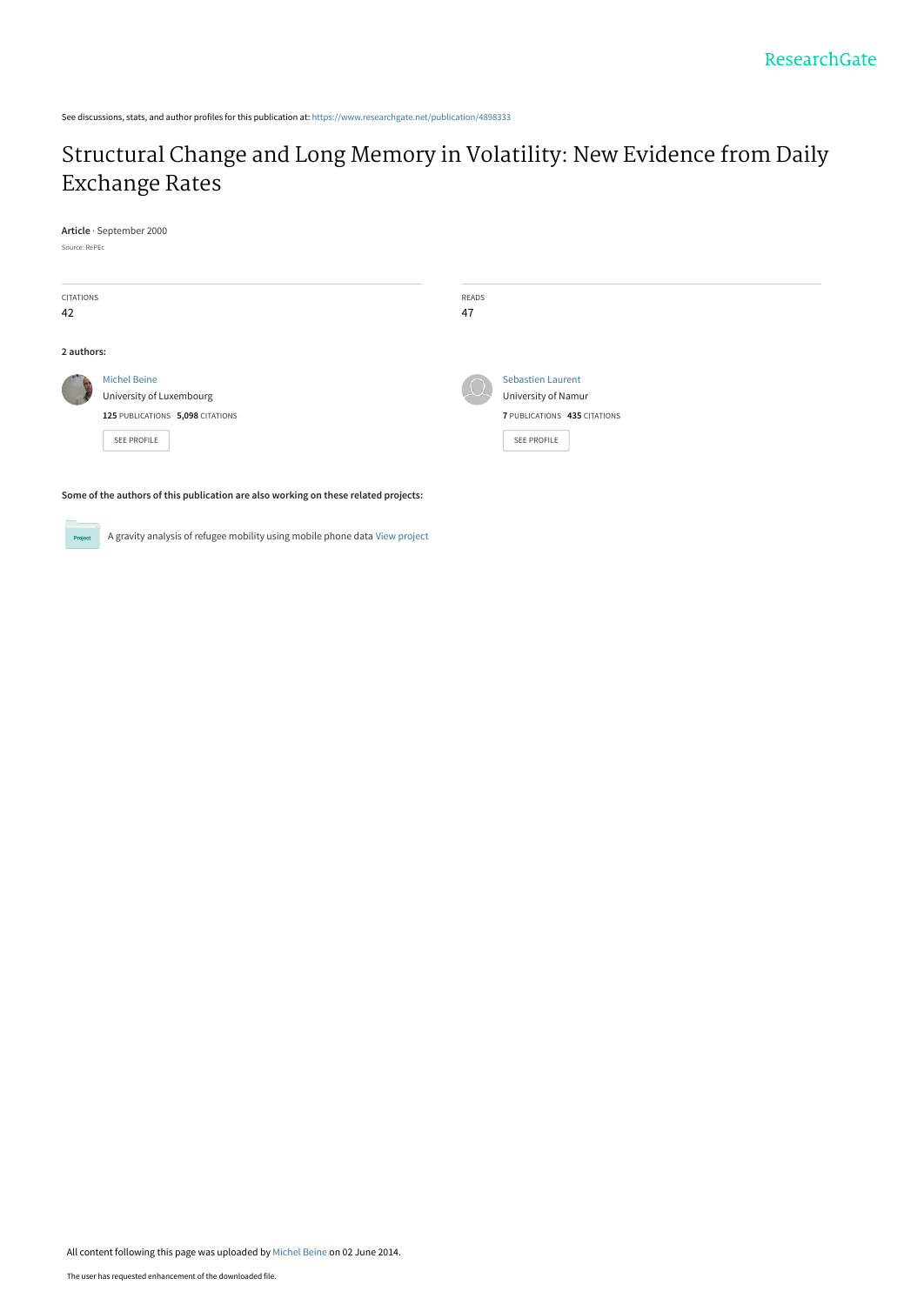# Structural Change and Long Memory in Volatility: New Evidence from Daily Exchange Rates\*

Michel BEINE<sup>†</sup>and Sébastien LAURENT<sup>‡</sup>

January 2000

#### Abstract

Using a Markov-Switching Fractionally Integrated GARCH model of a daily exchange rate (DEM-USD), we provide evidence in favour of a strong interaction between structural change and long memory in the variance. It is however found that these features are "imperfect substitutes" in the sense that both features are required to capture all of the observed persistence in the volatility.

Keywords: Structural Change; FIGARCH; Persistence in Volatility; Daily Exchange Rate Returns

<sup>\*</sup>We would like to thank S. Gray for making available on the web useful codes to estimate simple Switching Regime Models. Comments from C. Lecourt and J-P. Urbain are gratefully acknowledged.

<sup>&</sup>lt;sup>†</sup>CADRE, University of Lille 2, France, and SES, MRW, Belgium. Beine@hp-sc.univ-lille2.fr <sup>‡</sup>University of Liège, Belgium. S.Laurent@ulg.ac.be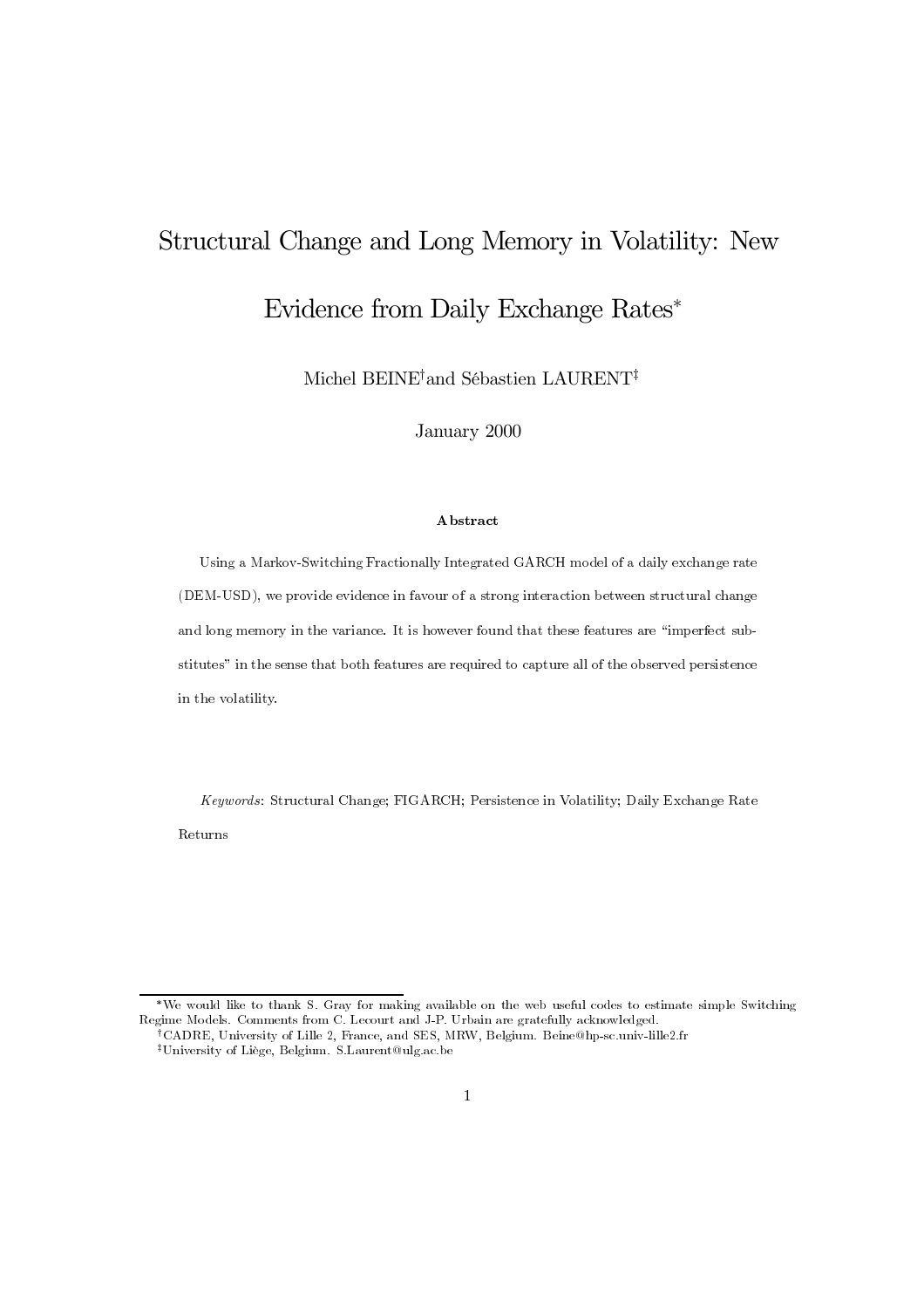### 1 Introduction

Recent developments in times series econometrics have been concerned with the interaction between structural change and long range dependence in the two first moments of financial series. Diebold and Inoue (1999) show that, under some conditions, stochastic regime switching is observationnally equivalent to long memory, asymptotically and in finite samples. Granger and Hyung  $(1999)$  emphasize a positive relationship between occasional structural breaks and the fractional degree of integration. Mikosch and Strarica (1999) argue that structural change in asset returns could be responsible for the long memory in the volatility. Furthermore, empirical analysis, mostly based on the stock exchange returns, document on the much lower estimated persistence obtained when accounting for structural change, either in the conditional mean or in the conditional variance. Granger and Hyung (1999) show that there is much less evidence of long memory in the absolute and squared S&P 500 daily returns when adjusting for breaks. On 30 stocks and 2 indexes, Kim and Kon (1999) also show that the persistence captured in a Garch model is strongly reduced when including previously identified structural shifts in the variance.

In this paper, we provide further evidence of the strong interaction between structural change and long memory in the field of exchange rate volatility. The choice of this field is quite important since previous analysis (Baillie, Bollerslev and Mikkelsen 1996, Bollerslev and Mikkelsen 1996, Tse 1998, Beine, Laurent and Lecourt 1999) have used exchange rate returns to provide strong evidence in favour of the FIGARCH model. Simultaneously, some evidence in favour of structural change in the conditional variance of exchange rate returns has been advanced by Bollen, Gray and Whaley (2000) through a Markov-Switching analysis. To allow both for structural change and long memory, we estimate a new model, the Markov-Switching FIGARCH model that jointly integrates both features.<sup>1</sup> This contrasts with previously mentioned empirical contributions which rely on a two-step procedure, i.e. identification of the structural breaks followed by the estimation of break-filtered models.

 $^{1}$ A similar approach including both FIGARCH and regime switching features has simultaneously and independently been proposed by Hsieh, Chung and Lin (1999). Comparing their analysis with ours, one may identify several differences. First, their analysis is applied on stock returns (S&P 500). Secondly, on the methodological side, only the scale parameter is made dependent on the regime. Finally and maybe more importantly, the main conclusions are quite different: while we conclude in (low) complementarity between structural change and long memory (see below), their analysis emphasize the spurious feature of long memory.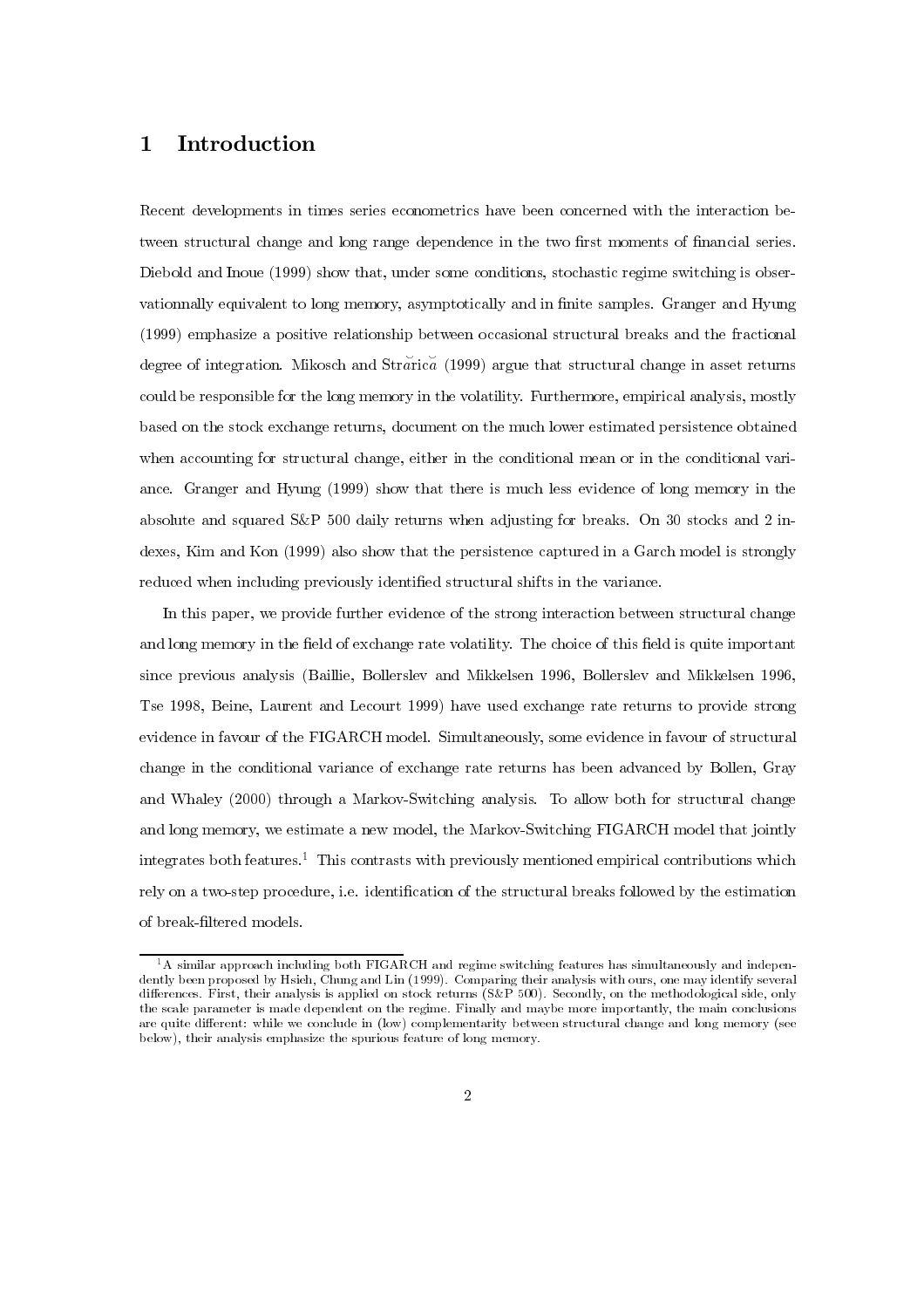Basically, the advantages of our approach are twofold. The first one is of course related to efficiency in the estimation of the final model parameters. A one-step estimation allows to control for the interaction between parameters thought to capture long memory and those related to structural change. The second one is related to the data generating process that the researcher has in mind. Former studies assume that structural change occur and is correctly detected and then, investigates the impact of its presence on the estimated persistence of shocks. Nevertheless, as Granger and Hyung (1999) show, if the true process is  $I(d)$ , spurious breaks will be detected.<sup>2</sup> By allowing for long memory and structural changes, our integrated approach is less subject to these biases.

### 2 The Single-Regime FIGARCH model

We focus on daily nominal exchange rate returns (denoted  $r_t$ ) of the Deutsche Mark (DEM) against the US Dollar (USD) obtained from the Federal Reserve Bank. Our estimation period ranges from January 1 1980 to December 31 1998 and involves 4739 data points. As a starting point, one can estimate the FIGARCH  $(p, d, q)$  model introduced by Baillie, Bollerslev and Mikkelsen (1996) that allows for long run dependence in the conditional variance:

$$
r_t = \mu + \epsilon_t, \quad \epsilon_t \mid \Omega_t \sim N(0, \sigma_t^2)
$$
 (1)

$$
\sigma_t^2 = \omega + \beta(L)\sigma_t^2 + \left[1 - \beta(L) - \phi(L)\left(1 - L\right)^d\right]\epsilon_t^2 \tag{2}
$$

where  $\mu$  is the mean of the process and  $\Omega_t$  is the information set at time  $t.$   $\beta(L)=\beta_1 L+...+\beta_p L^p$ and  $\phi(L) = 1 - \phi_1 L - \ldots - \phi_q L^q$  are the lag polynomials of respective orders p and q of which all roots lie outside the unit circle.  $\mu$ ,  $\omega$ ,  $\beta$ 's,  $\phi$ 's and d are parameters to be estimated with d being

 $12By$  contrast, when break dates are supposed to be known, dummy variables can be directly included and Likelihood Ratio Tests (LRT) conducted to assess the occurrence of structural change. See Beine and Laurent  $(2000)$  for illustration.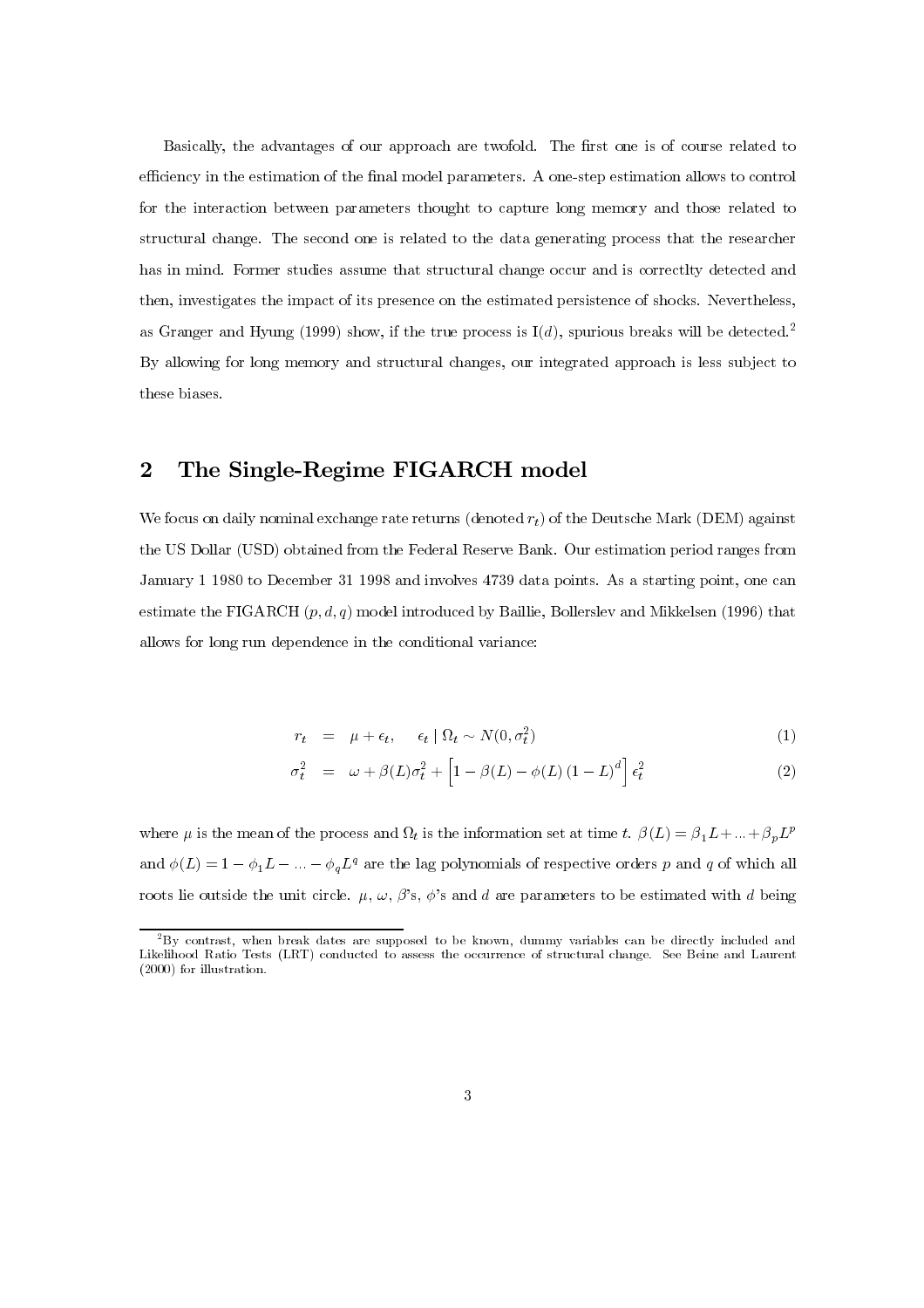the fractional integration parameter<sup>3</sup> and finally, L is the lag operator<sup>4</sup>. Maximum likelihood estimation results of the FIGARCH  $(1, d, 0)$  are reported in column 2 of Table 1. As found by Baillie et al. (1996), and Tse (1998), estimates of d suggest that the stable GARCH  $(d = 0)$  or the integrated GARCH  $(d = 1)$  models are rejected in favour of a long memory in the conditional variance.

|                         | FIGARCH(1,d,0) | SW-GARCH(1,1) | SW-FIGARCH(1,d,0) |
|-------------------------|----------------|---------------|-------------------|
| $\mu \mid \mu_1$        | $-0.0061$      | 0.0303        | 0.0571            |
|                         | (0.0092)       | (0.0298)      | (0.0400)          |
| $\mu_2$                 |                | $-0.0148$     | $-0.0193$         |
|                         |                | (0.0123)      | (0.0106)          |
| $\omega$   $\omega_1$   | 0.0724         | 0.8794        | 1.0150            |
|                         | (0.0135)       | (0.0702)      | (0.0940)          |
| $\omega_2$              |                | 0.1772        | 0.0770            |
|                         |                | (0.0415)      | (0.0255)          |
| $\beta_1   \beta_{1,2}$ | 0.2060         | 0.2280        | 0.1109            |
|                         | (0.0501)       | (0.1315)      | (0.0342)          |
| $\phi_{1,2}$            |                | $-0.0069$     |                   |
|                         |                | (0.0193)      |                   |
| $d   d_2$               | 0.2754         |               | 0.0958            |
|                         | (0.0360)       |               | (0.0204)          |
| $P_{11}$                |                | 0.9617        | 0.9227            |
|                         |                | (0.0152)      | (0.0326)          |
| $q_{22}$                |                | 0.9794        | 0.9747            |
|                         |                | (0.0084)      | (0.0104)          |
| AIC                     | 2.0114         | 1.9890        | 1.9820            |
| <b>SBIC</b>             | 2.0169         | 2.0003        | 1.9930            |
| $Q^2(20)$               | 26.4796        | 19.6910       | 22.9882           |
| $Q^{2}(50)$             | 58.6737        | 55.2263       | 59.1267           |
| LogL                    | -4762.0911     | -4705.0643    | -4688.5829        |

Table 1: FIGARCH and MS-(FI)GARCH models for the DEM-USD exchange rate

Note: asymptotic standard errors are in parentheses.

AIC = Akaike information criterion.

SBIC = Schwarz Baysian information criterion.

 $Q<sup>2</sup>(.)$  = Ljung-Box statistic on squared residuals.

LogL = Log-Likelihood.

Source: Federal Reserve Statistical Release H.10.

 $^3\rm{We}$  follow Baillie *et al* (1996) and truncate the infinite Taylor approximation of  $(1-L)^d$  at a number of lags equal to 1000. Chung (1999) proposes an alternative specification of the FIGARCH due to the strong relationship between  $\omega$  and the truncation order. We do not tackle this issue in this paper because the parameter of interest is  $d$ , which is not affected by this choice.

<sup>&</sup>lt;sup>4</sup> In the case of a FIGARCH(1, d, 0),  $\phi_1 = \phi_2 = \cdots = \phi_q = 0$ .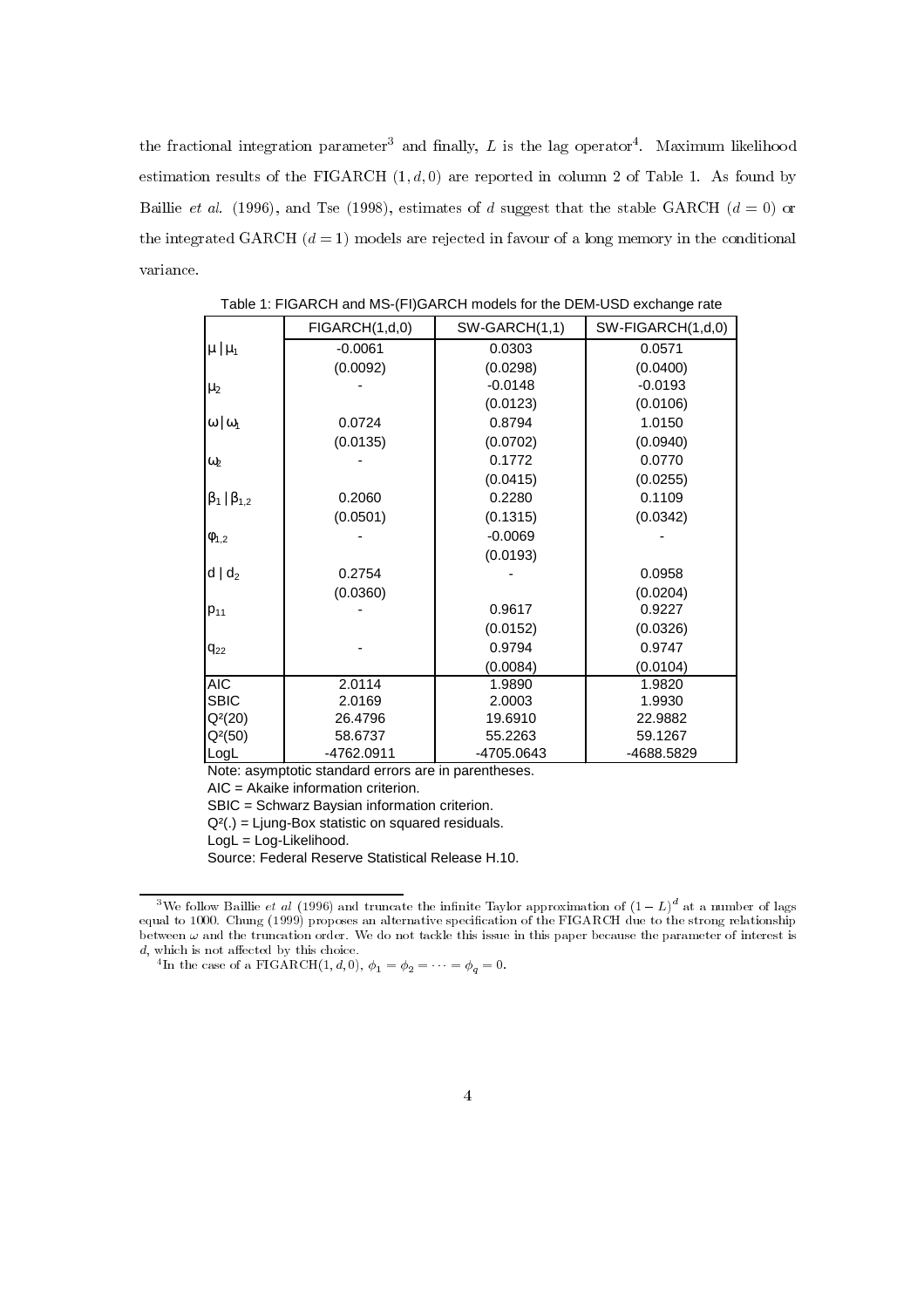#### 3 The Markov-Switching FIGARCH model

Let us now focus on structural change through a Markov-Switching process. Although these processes are not the only ones allowing for structural change, Markov-Switching processes (MS) have been specifically investigated by some of the above mentionned theoretical contributions. The new model to be estimated becomes a MS-FIGARCH model in which the mean and variance parameters are made dependent upon a latent state variable  $s_t$  ( $s_t=1,2$ ):

$$
r_t = \mu_{s_t} + \epsilon_t, \quad \epsilon_t \mid \Omega_t \sim N(0, \sigma_{s_t}^2)
$$
\n
$$
(3)
$$

$$
r_{t} = \mu_{s_{t}} + \epsilon_{t}, \quad \epsilon_{t} | \Omega_{t} \sim N(0, \sigma_{s_{t}}^{2})
$$
\n
$$
\sigma_{s_{t}}^{2} = \omega_{s_{t}} + \beta_{1, s_{t}} \tilde{\sigma}_{t-1}^{2} + \left[1 - \beta_{1, s_{t}} L - (1 - \phi_{1, s_{t}} L) (1 - L)^{d, s_{t}}\right] \tilde{\epsilon}_{t}^{2}
$$
\n(4)

This model is a natural extension of the Regime Switching GARCH model introduced by Gray (1996), in which d is set to 0 for both regimes.<sup>5</sup> By the way, all the parameters are allowed to switch, in contrast to Hamilton and Susmel (1994)'s Switching ARCH model and Hsieh, Chung and Lin  $(1999)$  (in which the markov process only governs a multiplicative parameter). To solve the problem of path dependence<sup>6</sup> induced by the GARCH process, Gray (1996) proposes to exthe problem of path dependence<sup>6</sup> induced by the GARCH process, Gray (1996) proposes to ex-<br>plain the conditional volatility of each regime  $(\sigma_{s_i}^2)$  on past unconditional volatility  $(\tilde{\sigma}_{t-1}^2)$  and<br>unconditional sq unconditional squared residuals  $(\tilde{\epsilon}_{t-1}^2)$ , where<sup>7</sup>

$$
\tilde{\epsilon}_{t-1}^{2} = \{r_{t} - [p_{1,t-1}\mu_{1} + (1 - p_{1,t-1})\mu_{2}]\}^{2}
$$
\n
$$
\tilde{\sigma}_{t-1}^{2} = p_{1,t-1} \left(\mu_{1}^{2} + \sigma_{1,t-1}^{2}\right) + (1 - p_{1,t-1})\left(\mu_{2}^{2} + \sigma_{2,t-1}^{2}\right) - \left[p_{1,t-1}\mu_{1}^{2} + (1 - p_{1,t-1})\mu_{2}^{2}\right]^{2}
$$
\n(5)

$$
\tilde{\sigma}_{t-1}^2 = p_{1,t-1} \left( \mu_1^2 + \sigma_{1,t-1}^2 \right) + (1 - p_{1,t-1}) \left( \mu_2^2 + \sigma_{2,t-1}^2 \right) - \left[ p_{1,t-1} \mu_1^2 + (1 - p_{1,t-1}) \mu_2^2 \right]^2 \tag{7}
$$
\n
$$
p_{1,t} = \Pr \left( S_t = 1 | \Omega_{t-1} \right)
$$

$$
p_{1,t} = \Pr(S_t = 1 | \Omega_{t-1}) \tag{7}
$$

As the results will suggest,  $s_t$  will basically capture volatility regimes (high and low volatility);

<sup>&</sup>lt;sup>5</sup>The MS-GARCH (1, 1) model is written as:  $\sigma_{s_t}^2 = \omega_{s_t} + \beta_{1,s_t} \tilde{\sigma}_{t-1}^2 + \phi_{1,s_t} \tilde{\epsilon}_{t-1}^2$ . For convenience, we use the same notation for the GARCH and the FIGARCH models.

 $6A$  regular extension of the SWARCH model introduced by Hamilton and Susmel (1994) to the GARCH and FIGARCH framework is not possible due to the time dependence of the conditional variance (because the GARCH model is an ARCH of infinite order). See Gray (1996, p. 34) for further details.

<sup>&</sup>lt;sup>7</sup>The extension of this model to a three states Markov process is straightforward but is not investigated in this paper.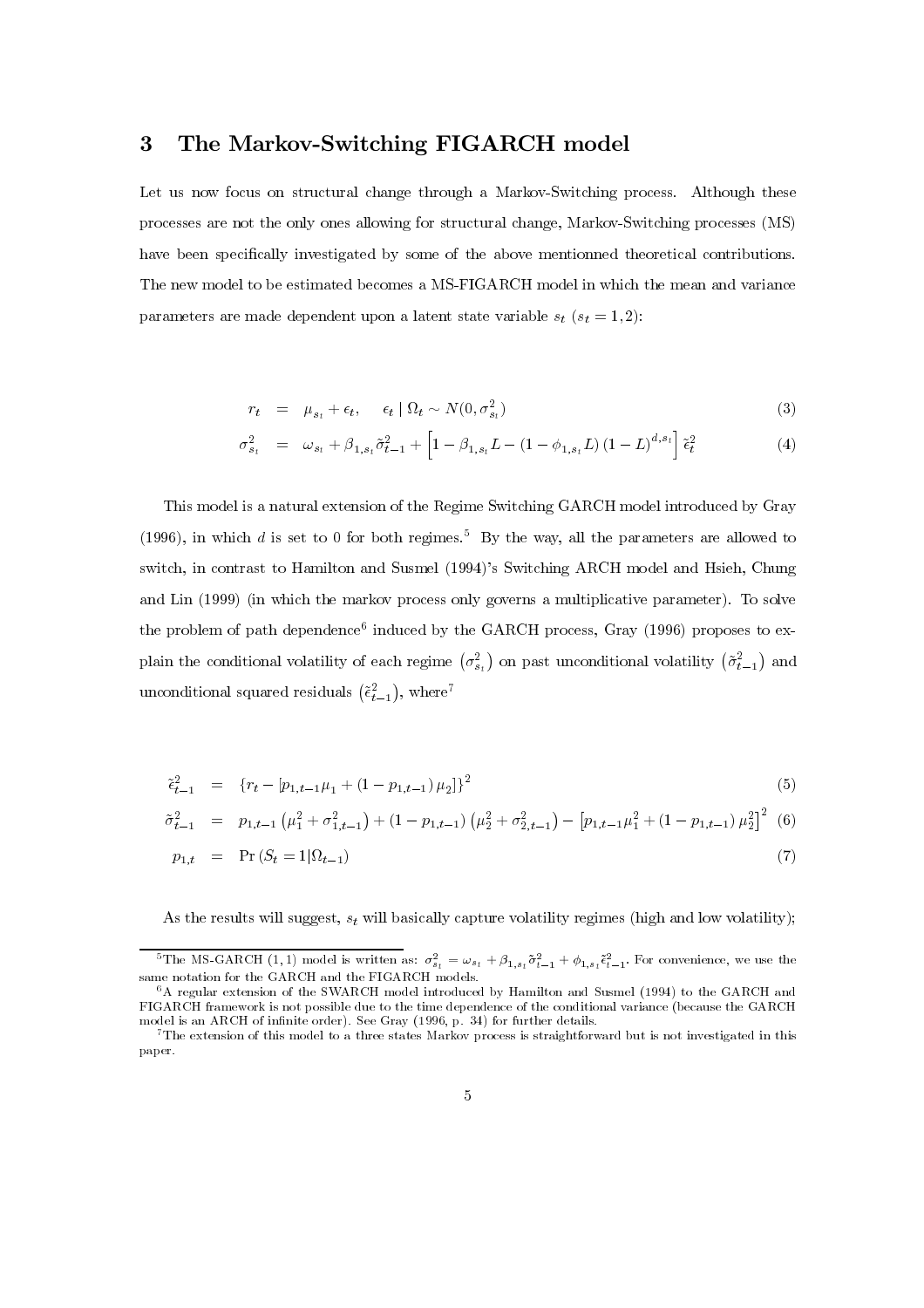its dynamics is driven by a first order Markov Switching process with transition probabilities  $p_{ij}$ :

$$
p_{ij} = \Pr{ob(s_t = j \mid s_{t-1} = i)}
$$
\n
$$
(8)
$$

These transition probabilities are constant in the sense that they depend only on the past state of the economy and can thus be collected in the following  $P$  matrix:<sup>8</sup>

$$
P = \left(\begin{array}{cc} p_{11} & 1 - p_{22} \\ 1 - p_{11} & p_{22} \end{array}\right) \tag{9}
$$

This Markov-Switching model is estimated by the Expected Maximum Likelihood (EML) procedure (see for details Hamilton 1994 and Gray 1996). The estimation results are gathered in columns 3 and 4 of Table 1 (which reports only the finally retained models in order to save place). Column 3 reports the results of the MS-GARCH  $(1,1)$  while the last column is related to the  $MS-FIGARCH (1, d, 0).$ 

Some comments are in order.

First, our regimes are found to refer to volatility levels: the first regime  $(s_t = 1)$  turns out to be the high volatility regime while the second one  $(s_t = 2)$  refer to low volatility.<sup>9</sup> Notice that several specifications of the MS models have been estimated. Our retained specifications are a GARCH  $(1, 1)$  and a FIGARCH  $(1, d, 0)$  for the low volatility regime while a constant variance model turns out to capture the dynamics of the high volatility regime. Ljung-Box statistics on squared residuals clearly reject any remaining heteroskedasticity up to 50 lags.

Second, compared to the Single-Regime FIGARCH model, the MS models involve an important increase in the likelihood value. Of course, as reported by several authors (Hansen 1992, Garcia 1998), usual  $\chi^2$  based critical values cannot be formally used because of the non identification of

<sup>&</sup>lt;sup>8</sup>The extension of this model to time-varying probabilities has been proposed by Diebold, Lee and Weinbach  $(1994)$  but is not explored in this paper.

 $9$ Indeed, both mean parameters turn out to be insignificant at usual confidence levels.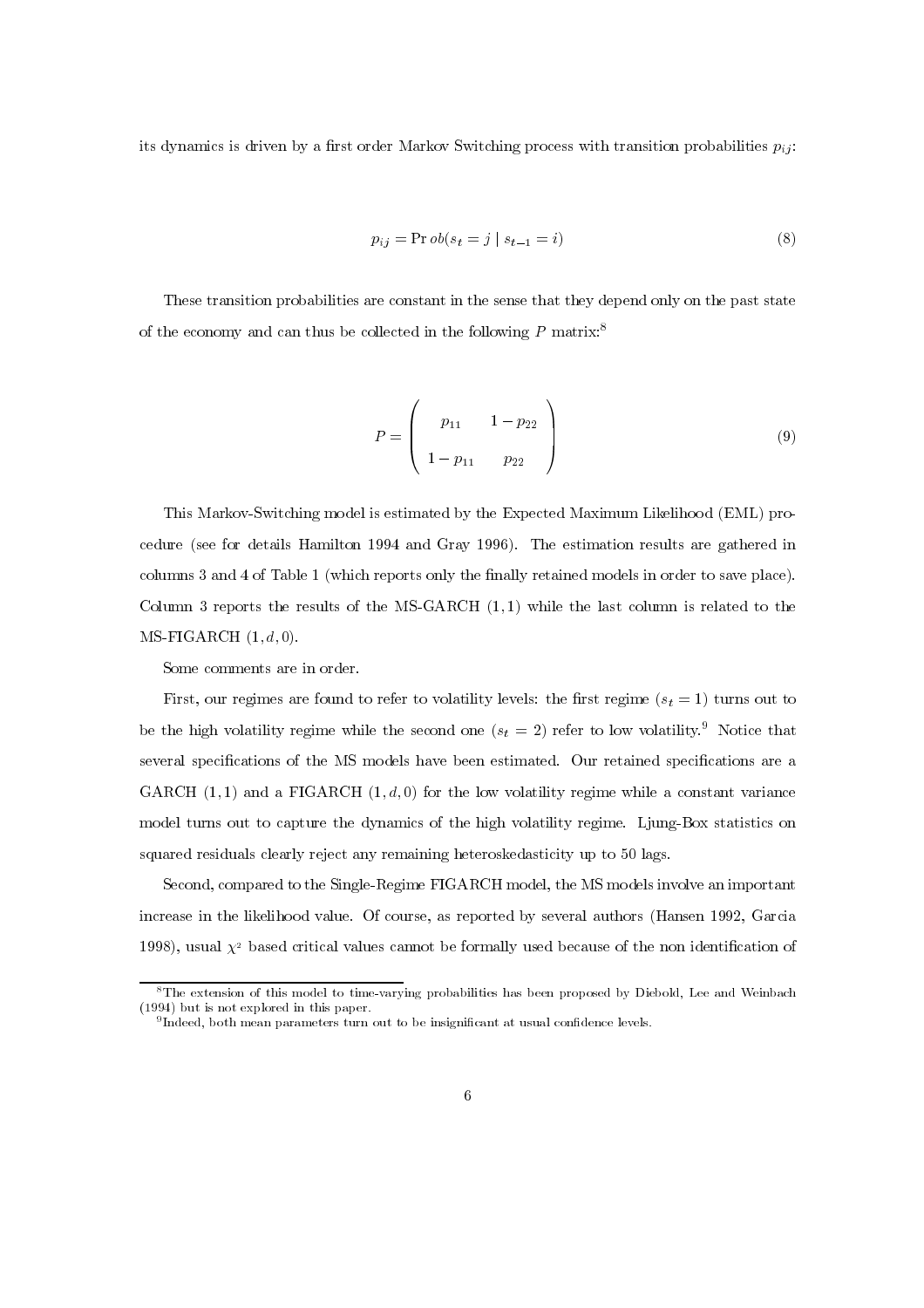some parameters under the null hypothesis of no switching.<sup>10</sup> Nevertheless, given the very high values obtained for LR tests (LRT comparing the single-regime FIGARCH and MS-FIGARCH amounts to  $147.02$  for 3 additional parameters), we suspect some evidence in favour of Markov-Switching processes. Importantly, the information criteria (AIC and SBIC) clearly favour the MS models.

Finally, the MS-FIGARCH seems to perform better than the MS-GARCH, which is also confirmed by the usual LRT test and the information criteria.<sup>11</sup> Comparing the point estimate of  $d$ , our results show that allowing for structural change drastically reduces the estimated persistence of volatility shocks. In this sense, they illustrate the relevance of the theoretical results of Diebold and Inoue (1999) and Granger and Hyung (1999) to the modelling of daily exchange rates. Also, such a result is quite intuitive given the fact that the MS model accounts for the shocks persistence through the transition probabilities  $p_{11}$  and  $p_{22}$  that are found to be relatively high. Nevertheless, our estimation results suggest that as far as volatility is concerned, structural change and long memory are *imperfect substitutes*: under the low volatility regime,  $d$  remains significant at usual confidence levels and a FIGARCH  $(1, d, 0)$  model is required to describe the process. This is consistent with the empirical evidence on stock returns volatility provided by Granger and Hyung  $(1999)$  and with Diebold and Inoue (1999) warnings about "the temptation to jump to conclusions of structural change producing spurious inferences on long memory".<sup>12</sup> In others terms, both features are necessary to capture the short run dynamics of exchange rate volatilty.

#### 4 Conclusion

This paper shows that the long memory documented in the volatility of exchange rates is drastically reduced when we to take into account the possible structural changes. However, unlike Hsieh, Chung and Lin (1999)'s investigation for stock returns, we find clear evidence of remaining long memory in the conditional second moment. It turns out that the exchange rate volatility dynamics is quite different from the stock returns volatility patterns.

 $^{10}$ Garcia (1998) derived the distributions of critical values for some relatively simple models.

 $^{11}$  Bollerslev and Mikkelsen (1996) show the usefulness of the AIC and SBIC to discriminate between the GARCH (1, 1) and the FIGARCH  $(1, \dot{d}, 0)$ .<br><sup>12</sup>See Diebold and Inoue (1999) p.25.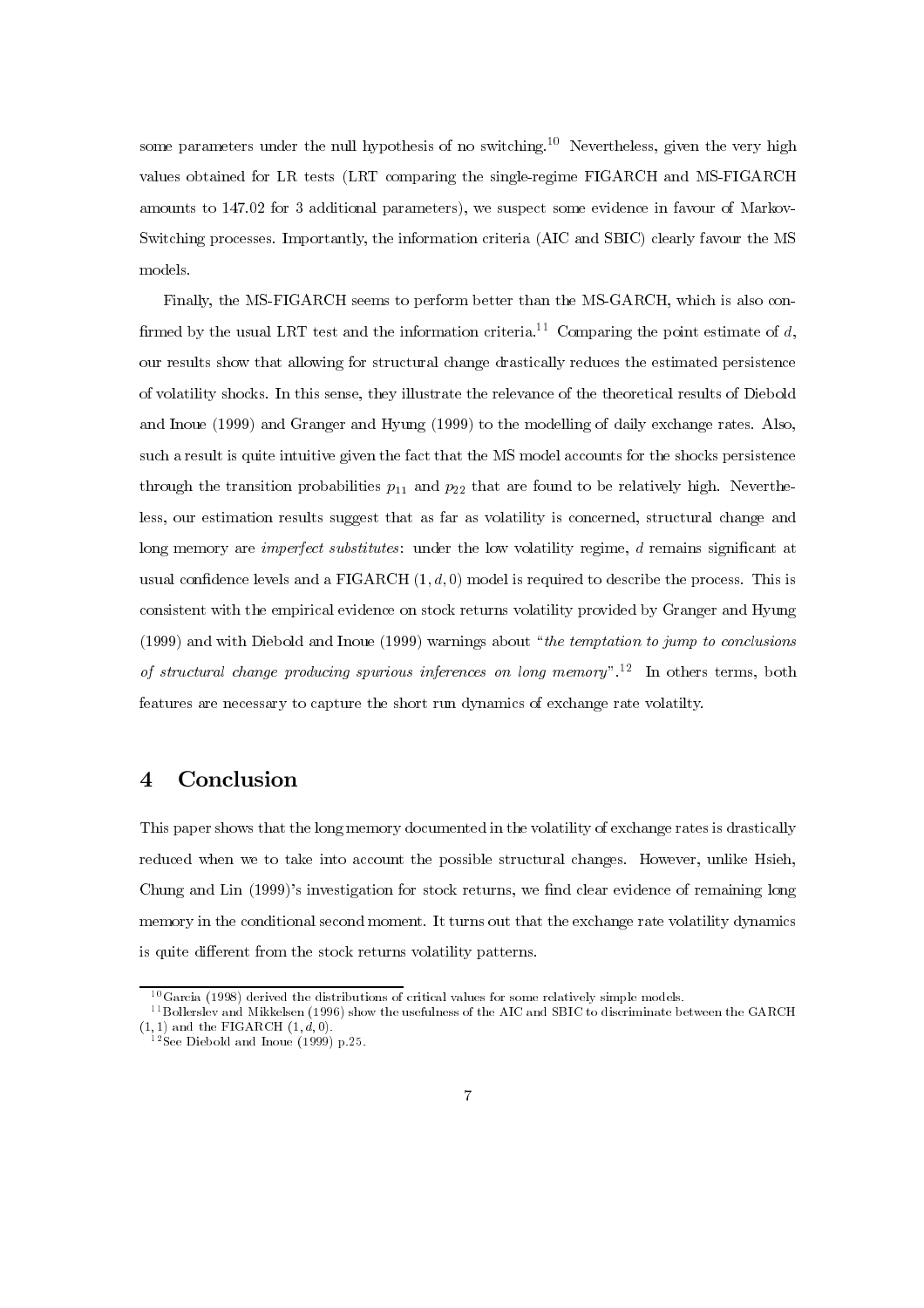### References

- <sup>[1]</sup> Baillie, R., Bollerslev, T., Mikkelsen, H., 1996, Fractionally Integrated Generalized Autoregressive Conditionnal Heteroskedasticity, Journal of Econometrics, 74, 3-30.
- <sup>[2]</sup> Bollersley, T., Mikkelsen, H-O., 1996, Modeling on Pricing Long Memory in Stock Market Volatility, Journal of Econometrics, 73, 151-184.
- $[3]$  Beine, M., Laurent, S., 2000, La persistance des chocs de volatilité sur le marché des changes s'est-elle modifiée depuis le début des années quatre-vingts? Forthcoming in La Revue  $E_{conomique.}$
- $[4]$  Beine, M., Laurent, S., Lecourt, C., 1999, Accounting for conditional leptokurtosis and closing days effects in FIGARCH models of daily exchange rates. Paper presented at the Sixth Workshop on Financial Modeling and Econometric Analysis, Lille III, January 1999.
- [5] Bollen, P.B., Gray, S.F., Whaley, R.E., 2000, Regime-Switching in Foreign Exchange Rates: Evidence From Currency Option Prices, Journal of Econometrics, 94, 239-276.
- $[6]$  Chung, C.-F., 1999, Estimating the Fractionnaly Integrated GARCH Model, National Taiwan University working paper.
- [7] Diebold, F.X., Inoue, A., 1999, Long Memory and Structural Change, Manuscript, Department of Finance, Stern School, NYU, May 1999.
- $[8]$  Diebold, F.X., Lee, J.H., Weinbach, G.C., 1994, Regime-switching with time-varying transition probabilities, in: C. Hargreaves, Nonstationary time series analysis and cointegration,  $(Oxford University Press), 283-302.$
- [9] Garcia, R., 1998, Asymptotic null distribution of the likelihood ratio test in Markow-Switching models, *International Economic Review*, 39(3), 763-788.
- [10] Granger, C.W.J., Hyung, N., 1999, Occasional Structural Breaks and Long Memory, UCSD Discussion Paper 99-14, June 1999.
- $[11]$  Gray, S.F., 1996, Modeling the conditional distribution of interest rates as a regime-switching process, Journal of Financial Economics, 42, 27-62.